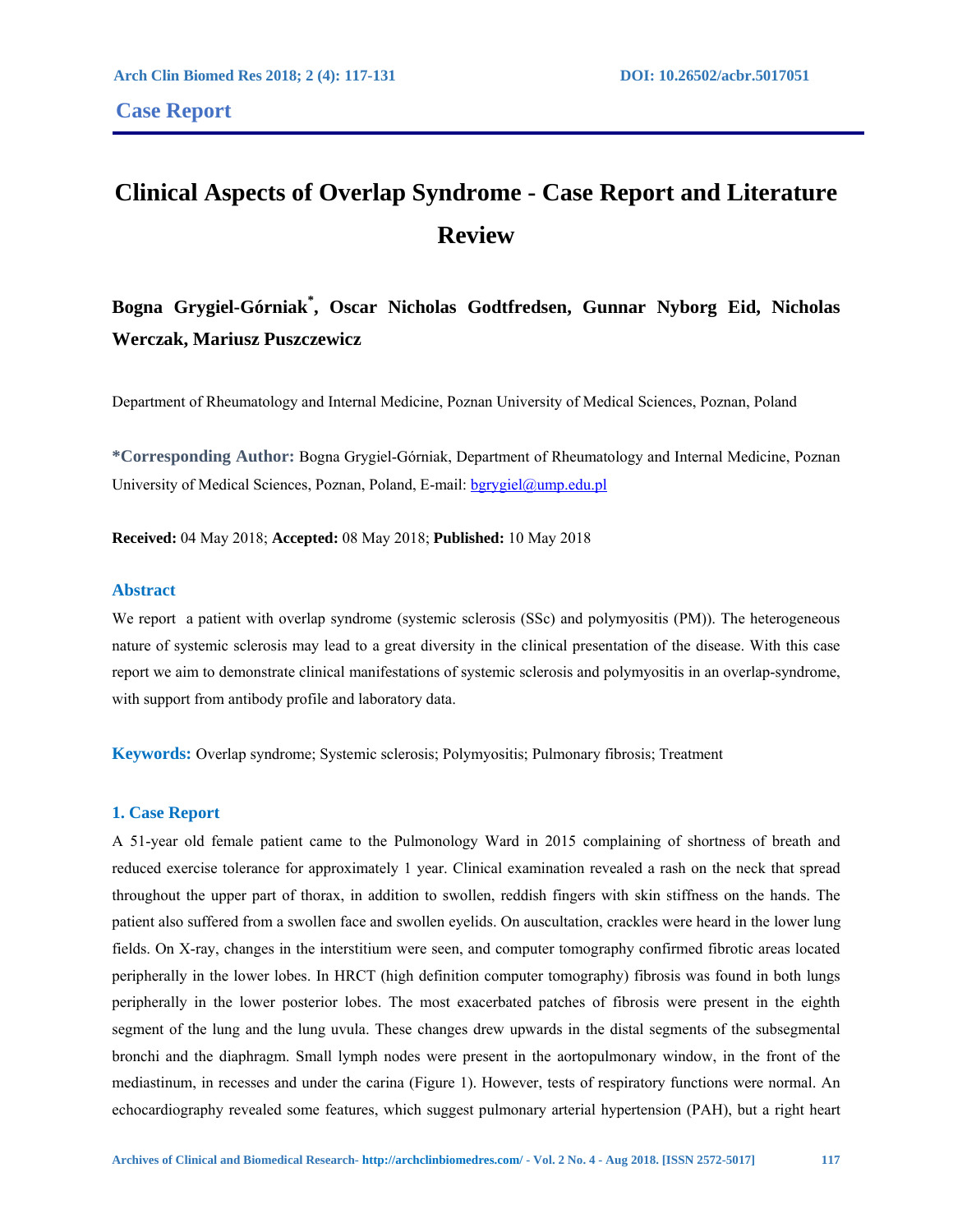catheterisation did not confirm the PAH. Diffusing capacity of lung carbon monoxide (DLCO) was measured, with a result of 6.47 mmol/min/KPa.



**Figure 1:** Chest HRCT showing bilateral reticular abnormalities and honeycombing with peripheral distribution in lower lobes.

A month later, the patient was hospitalized in the Thoracic Surgery Department, where a right-sided Video Assisted Thoracoscopic surgery was performed. A wedge resection of the lower lobe was done, and the surgery was uneventful. Laboratory tests revealed a serological ANA of 1:5120 with the presence of antibodies PM-Scl-100 and PM-Scl-75. Based on the clinical features and laboratory findings, a diagnosis of systemic scleroderma (SSc) was given. The patient was treated with pulses of methylprednisolone with cyclophosphamide given intravenously.

One year later, the patient was admitted to the Rheumatology Department with dyspnea on exertion and muscle weakness. A physical examination revealed redness, swelling and stiffness of the hands and face (modified Rodnan skin scoring - MRSS of 9 points). Besides this, a single telangiectasia on the face, microstomia (decreased mouth opening), microhelia (radial wrinkles around the mouth), painful muscles during palpation and muscle weakness of upper and lower extremities (3/4 points on the Lovet scale) were found. Crackles were heard at the base of the lung on both sides. Laboratory studies revealed increased concentrations of creatine kinase (CK), aldolase, LDH, ALT, AST, hypocholesterolemia, and hypertriglyceridemia. A nailfold videocapillaroscopy (NVC) revealed an acute SSc pattern with changes characteristic also for polymyositis (PM) (Figure 2).

After three cycles of treatment with methylprednisolone and cyclophosphamide given intravenously, the patient reported improved clinical signs (less severe exertional dyspnea) and an increased muscle strength in the lower limbs. In laboratory studies, diminished levels of creatine kinase and LDH were observed. The total dose of cyclophosphamide was 3600 mg and the patient is now coming every month for consecutive infusions of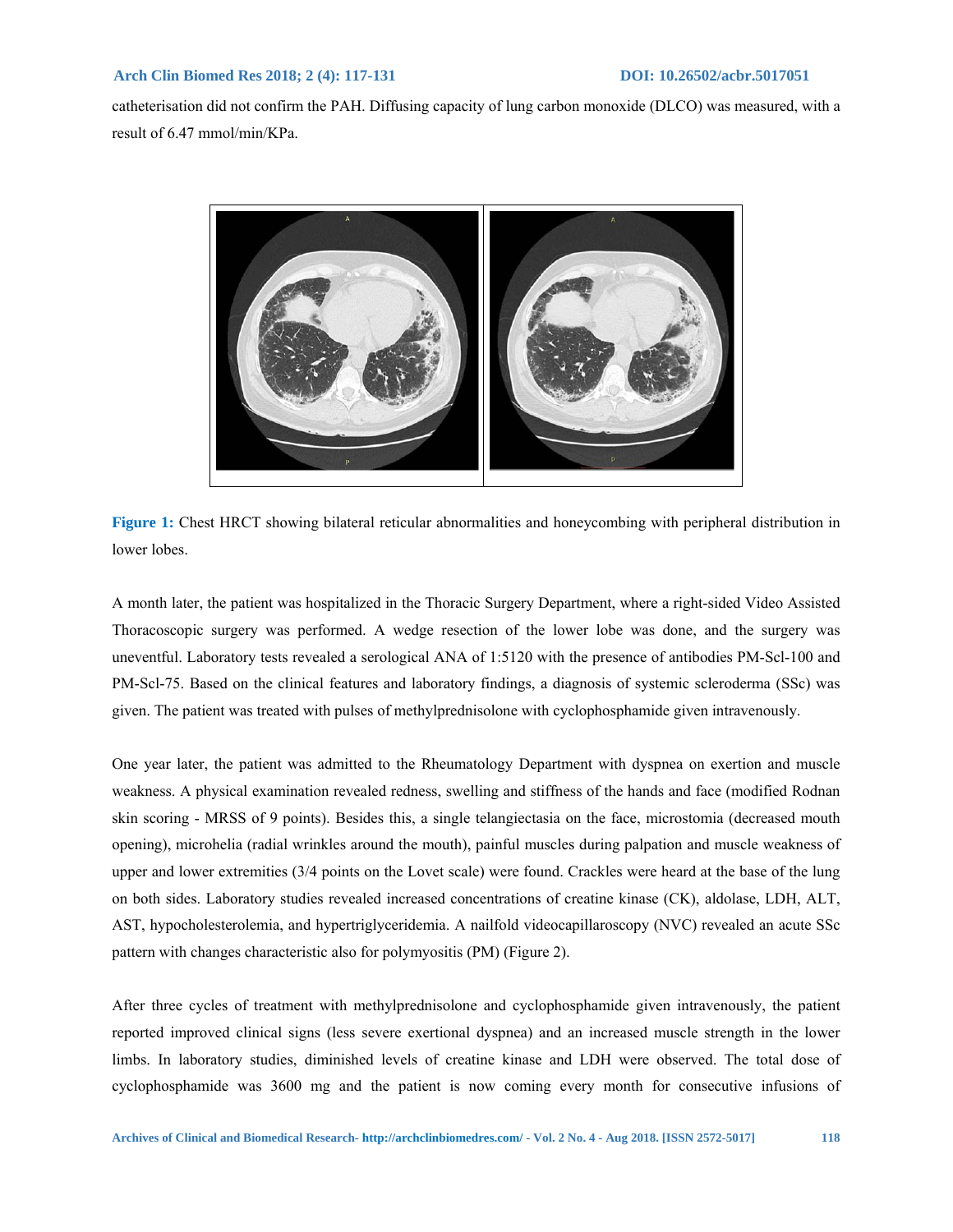methylprednisolone and cyclophosphamide intravenous infusion. Because of increased levels of LDL and triglycerides and a dietary intervention having no effect, a statin was introduced.



**Figure 2:** Nailfold videocapillaroscopy (NVC) acute SSc pattern. (magnification 200×).

### **2. Discussion with A Review of the Literature**

In this study, characteristic skin, muscle and organ changes as well as characteristic laboratory and imaging data allowed us to diagnose systemic sclerosis (SSc) with polymyositis (PM). Initially only skin stiffness was present, while muscle involvement presented 12 months later. Typical skin changes (stiffness of the hands and face, including microstomia, microhelia and telangiectasia) are often observed in the course of SSc [1]. The skin is characterized by vascular obliteration and fibrosis of the skin, giving it a firm and taut character [2, 3]. The scale used in the assessment of skin involvement is the modified Rodnan skin score (MRSS). Skin thickness is assessed at 17 different anatomical locations by palpation, and is then rated on a scale from 0-3 (where 0 represents normal skin, 1- mild, 2 - moderate, and 3 -severe skin thickening) [4]. Total amount of individual scores from each location is correlated with disease progression over time [4, 5]. In this case, the MRSS was low (9 points), which indicates nonintensive skin thickening.

Patients with systemic sclerosis are classified into limited cutaneous (lcSSc) or diffuse cutaneous (dcSSc) type largely based on the distribution of the skin involvement, and this classification also has implications for treatment and prognosis. Patients with lcSSc are characterized by skin thickening limited to the digits (called sclerodactyly),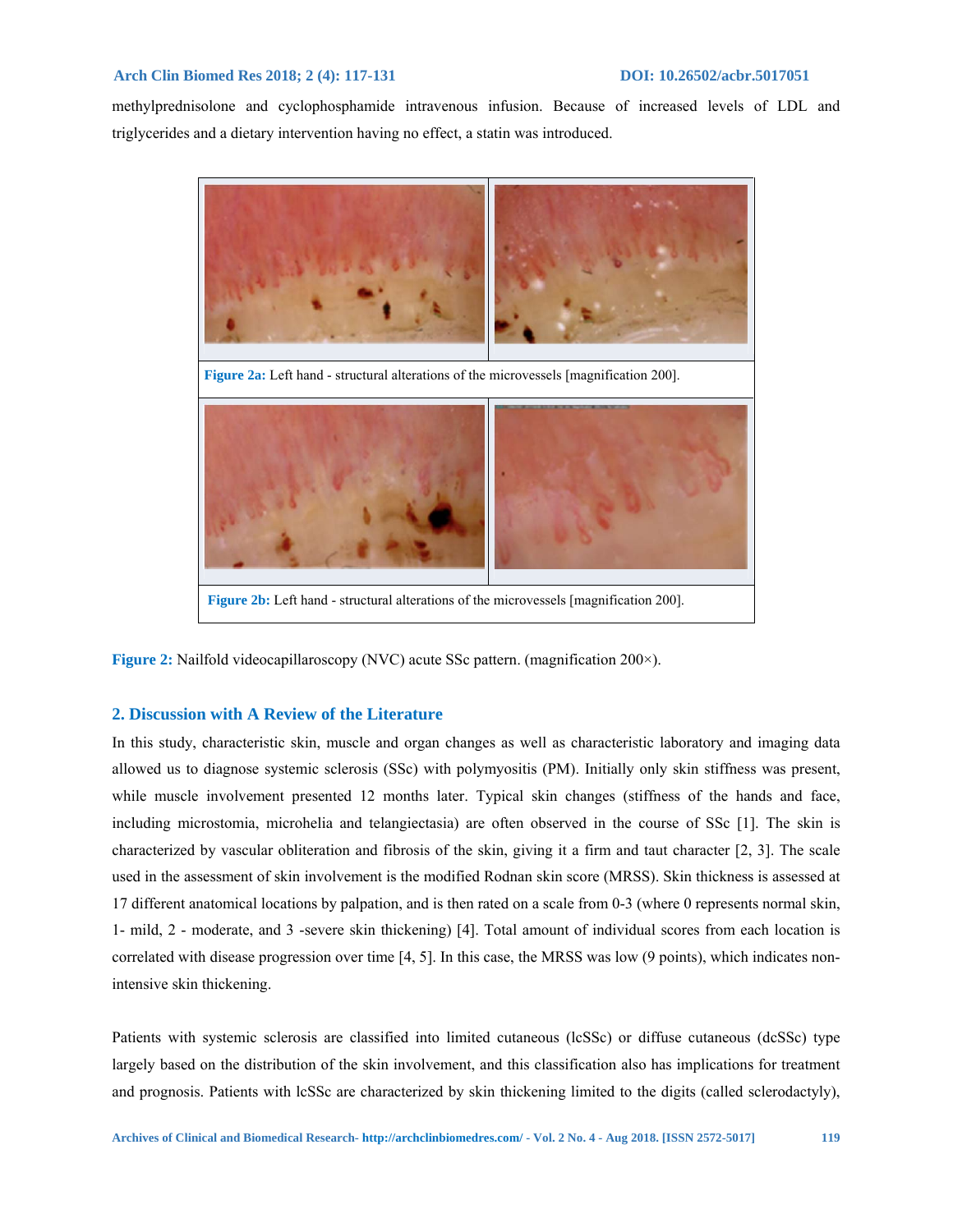which can expand to hands and forearms [1, 2]. It is associated with a more benign course than the diffuse type, with organ involvement occurring only late in the disease [2, 3]. The type of dcSSc has skin sclerosis extending proximal to the wrists, characteristically to the trunk and proximal limbs [3]. It is characterized by skin thickening developing over the first 3-12 months [2] and severe internal organ involvement early in the disease, leading to a high mortality rate [3].

In this case, the patient had a clinically apparent decrease in muscle function with elevated levels of creatine kinase and aldolase. The elevated muscle enzymes and clinically evident muscle involvement (weakness estimated using the Lovet scale) as well as PM-Scl antibodies enabled us to diagnose an overlap syndrome consisting of SSc with an inflammatory myopathy. Increased creatine kinase and aldolase levels in the clinical picture of systemic sclerosis is strongly suggestive of muscle involvement [6]; however, the absence of increased creatine kinase and aldolase levels does not exclude myositis [7]. There is no general consensus of how to classify the different types of myopathies associated with systemic sclerosis, as they can be analyzed based on histological findings, degree of clinical severity, response to corticosteroid therapy, electromyographic (EMG) patterns or MRI findings [6, 7]. Skeletal muscle involvement influences the quality of life and debilitates daily functioning [8]. However, muscle weakness without cardiac muscle changes has not been shown to increase mortality rate [9]. Conversely, muscle involvement in SSc is associated with a higher risk of myocardial complications [10], and an involvement of the heart would lead to a dramatic increase in 5 year mortality rates of up to 70% [11].

In SSc, the course of disease may be predicted when evaluating the specific antibody profile. Several antibodies has been linked to a certain type of disease progression. The more general antibodies that suggests SSc are mainly antitopoisomerase - anti-Scl-70 or ATA; anti-centromere antibodies and anti-RNA polymerase III antibody - ARA [5, 12]. Our patient was found to be ANA positive with a titer of 1:5120 (the patterns of nuclear staining was patchy and nucleolar), which is positive in up to 88% of patients with scleroderma [12]. The systemic sclerosis antibody profile also revealed the presence of the antibodies anti-Scl-70 and anti-PM-Scl. The anti Scl-70 autoantibody, also called the anti-topoisomerase 1-autoantibody after the type 1 topoisomerase target [13], is highly characteristic for SSc. The specificity of this marker is over 98% but the sensitivity is generally low (26-28%) [5]. In addition, it has been observed that anti-topoisomerase 1 antibody is associated with severe pulmonary fibrosis [14, 15].

Other antibodies which have been detected in this patient are the anti-PM-Scl antibodies. These antibodies are found in polymyositis, dermatomyositis and systemic sclerosis, usually in overlap syndromes with varying predominating symptoms [16-18]. They are present only in 3% of patients with SSc and up to 25% in patients with overlap syndromes (SSc with PM or Ssc with dermatomyositis - DM) [16, 19]. The anti-PM-Scl antibodies can be further subdivided into two major subgroups, the anti-PM-Scl-75 [20] and the anti-PM-Scl-100 [21]. Anti-PM-Scl-75 antibodies are more common in patients with dcSSc and are associated with a higher prevalence of lung involvement, joint contractures and muscular atrophy than anti-PM-Scl-75 negative patients. Besides, anti-PM-Scl-75 antibodies reveal greater association with digital ulcers [22]. The anti-PM-Scl-100 positive patients have a higher frequency of elevated CK, and are less likely to suffer from gastrointestinal symptoms associated with SSc such as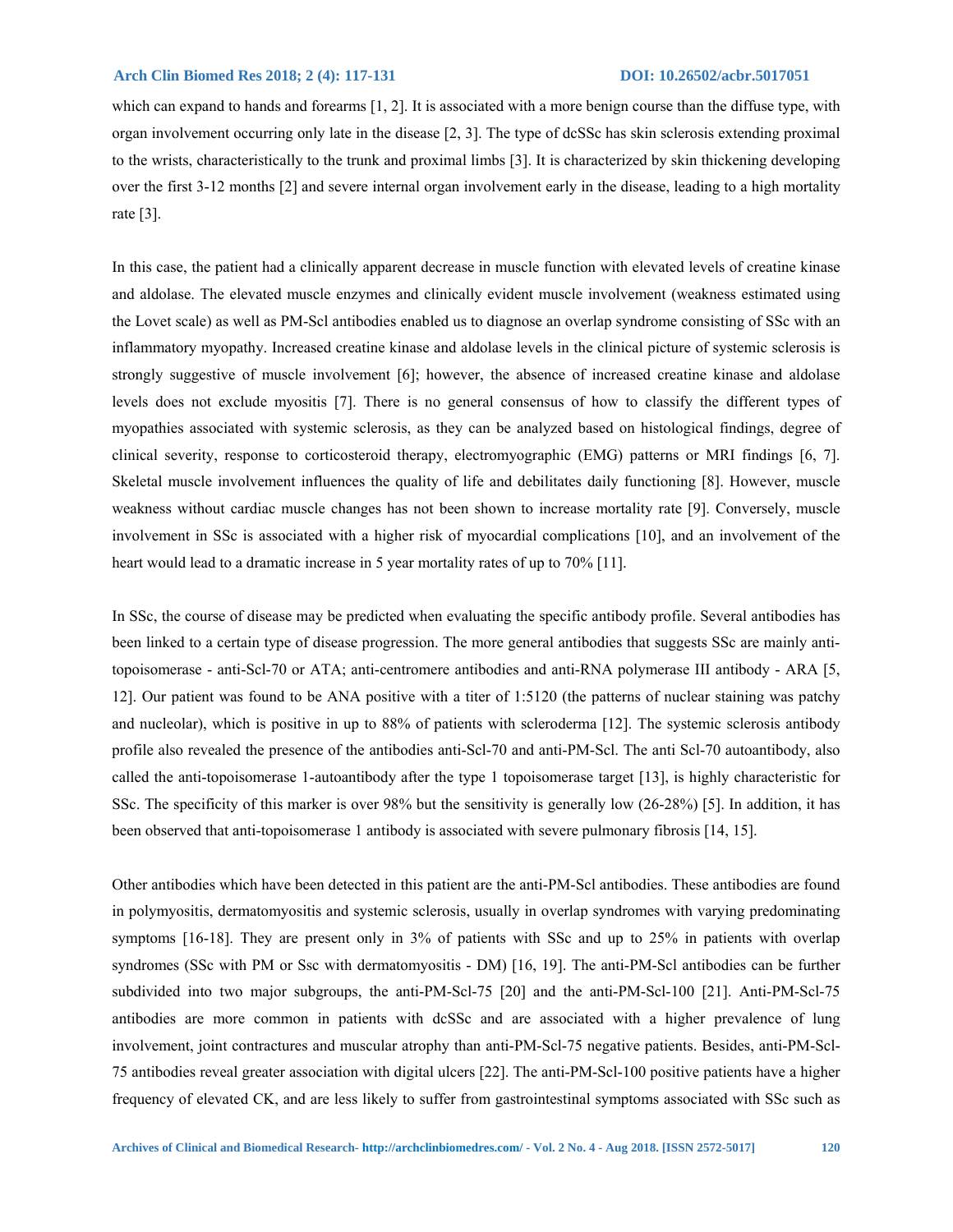diarrhea, regular emesis or constipation [22]. The most common symptoms reported by patients with the anti-PM-Scl antibody are muscle weakness, Raynaud's phenomenon and arthritis [23].

Nailfold capillaroscopy (NFC) is a helpful method used in the diagnosis of SSc and later in the course of the disease as an indicator of disease activity [24, 25]. This method is a non-invasive and useful technique used in the detection and follow-up of autoimmune rheumatic diseases [24]. Usually this method is used to differentiate primary Raynaud's phenomenon from secondary Raynaud's phenomenon [25]. In this case, NFC has been done to analyze the vascular pattern of the patient. We found a disorganized distribution of the normal distribution of capillaries, twisted enlarged capillaries and capillary hemorrhages (extravasates), enlargement of capillary loops, and 'budding' ('bushy') capillaries. Such changes are observed in systemic sclerosis as well as in polymyositis [26]. NFC is one of the examinations recommended as a part of the screening and monitoring of progression in SSc [27], and such a regiment has also been planned in this patient.

In this case, the patient reported a decreased exercise tolerance with dyspnea and chest pain a year before imaging studies. Factors affecting the outcome of an exercise tolerance test in patients with SSc and ILD needs further investigation. However, early identification of pulmonary involvement is essential, especially considering how insidious and heterogenous SSc-ILD can be. When a patient suspected of SSc presents with pulmonary findings on examination, several measures can be done to investigate the pulmonary involvement. One of them includes the pulmonary function tests (PFT), which on spirometry usually demonstrates a restrictive pattern representing the parenchymal involvement. Changes in the pulmonary function test can occur even before onset of significant clinical symptoms, therefore it should be frequently used as a screening measure [39]. In our patient, spirometry revealed a FEV1 of 85% and the Tiffeneau test (the ratio of FEV% to FVC) was within normal ranges (values lower that 70% suggest obstruction). FVC is found to be reduced in 40-75% of patients with SSc [40]. There is no clear correlation between a decreased FVC (which is the gold standard test to evaluate ILD) and a decreased exercise tolerance test [41]. The pathophysiologic background of a reduced exercise tolerance test in patients with SSc and ILD is thought to be multifactorial, with a constellation of variables such as reduced oxygen diffusion across the alveolar membrane [42], vasodilatory failure in response to exercise [49] and diagnosed PAH [51]. However, simple measurement such as the 6 minute walk test (6MWT) is a reliable prognostic factor for patients with SSc and PAH, but not in patients with SSc and concomitant PAH and ILD [34]. The 6MWT is a viable test as a marker of disability in patients with SSc-ILD. Although nonspecific, it might be used to monitor endurance and stamina as a general indicator of disease progression [35]. However, some authors considered that this test has limited use. Many variables can influence the results, ranging from muscle function, pulmonary function, neuromuscular junction functioning to technician skill and patient motivation [36]. The 6MWT of this patients was within the recommended values [37].

The screening spirometry should include diffusing lung capacity of carbon monoxide (DLCO), a parameter shown to have a negative correlation with parenchymal inflammation which results in thickening of the interstitium and poor diffusion capacity. In fact, a decreasing DLCO has been shown to be the single most important marker for poor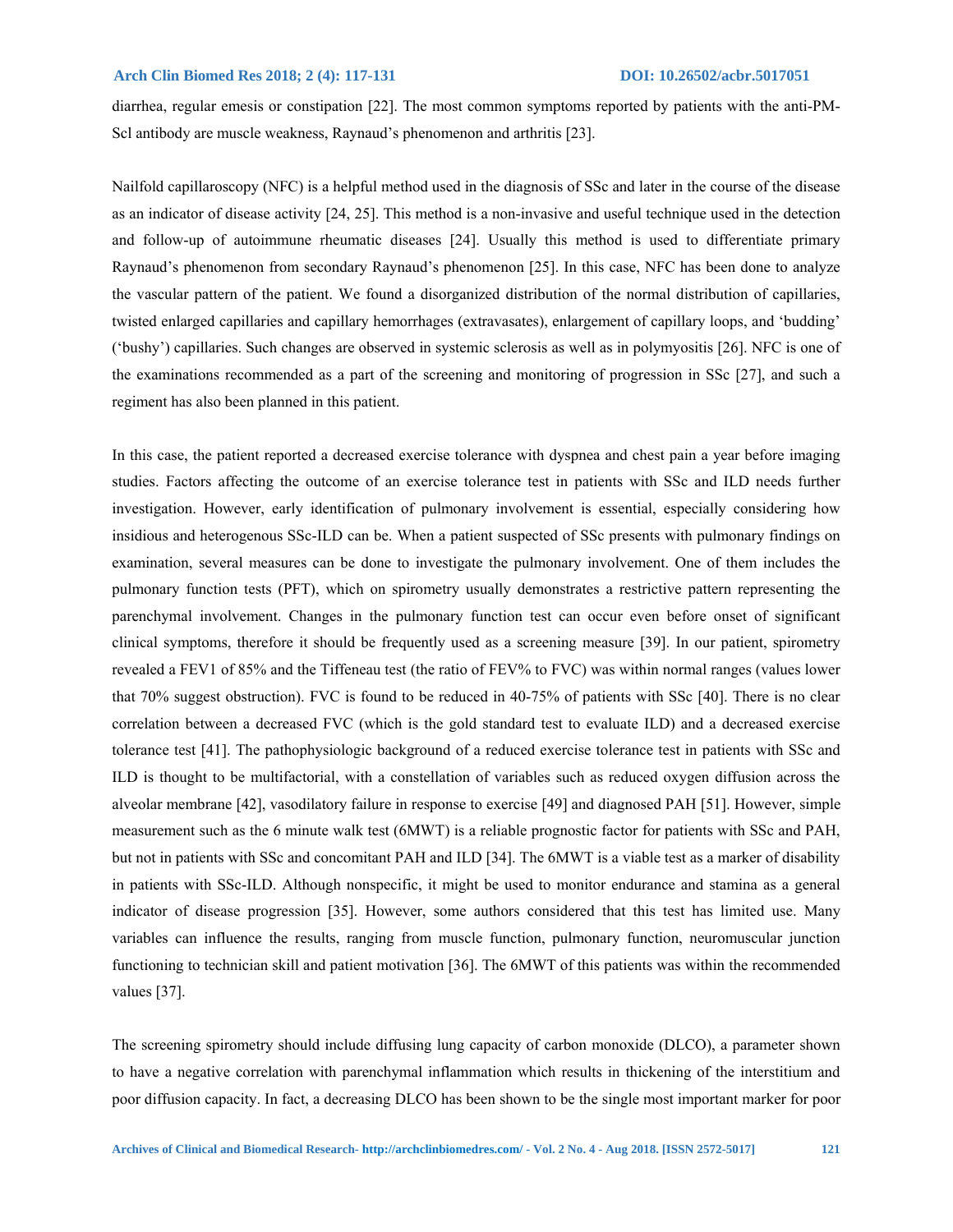outcome, which elucidates disease progression [38]. Fortunately, in this case, the DLCO was only slightly decreased (lower than 80%).

In this patient, evident changes of interstitial lung disease (ILD) were present (Figure 1). The occurrence of ILD in the course of systemic sclerosis (SSc) is fairly common, with evidence of interstitial changes in the lungs being reported in up to 91% of patients with scleroderma who had undergone a HRCT [39]. Degree of fibrosis detected on HRCT has been proven to predict future forced vital capacity (FVC%) decline in the absence of effective treatment [40]. ILD secondary to systemic sclerosis is throughout literature regarded as the leading cause of morbidity and mortality in SSc. During the last 30 years a paradigm change has occurred regarding the leading cause of death in SSc. Previously, SRC (scleroderma renal crisis) was the leading cause of death in patients with SSc. However, now as SRC is effectively treated with ACE-I, pulmonary fibrosis has emerged as the leading cause of mortality with pulmonary arterial hypertension (PAH) coming second [41].

Pulmonary involvement in systemic sclerosis can be divided into two subtypes, SSc-ILD and PAH. There are some evidence showing that the specific subtype of pulmonary involvement can be linked with subtypes of systemic sclerosis. Pulmonary fibrosis were found to be more common in patients suffering from dcSSc with a prevalence of 53.4% compared to lcSSc with 34, 7%. On the other hand, isolated PAH (in the absence of lung fibrosis) was found in 45% of patients with lcSSc and only 26% of patients with dcSSc [42]. Interestingly, pulmonary disease may even occur in the absence of skin involvement as an entity known as scleroderma sine scleroderma (ssSSc). In such cases idiopathic ILD is usually diagnosed; however, the presence of Raynaud's phenomenon, telangiectasias and positive antinuclear antibodies supports the possibility of ssSSc [49]. It has to be pointed out that SSc-ILD is a very heterogeneous disease. It may affect any aspect of the respiratory tract, and it may present itself at any time during the course of systemic sclerosis [51]. Occasionally, ILD may even be the initial manifestation of SSc, but in the course of the disease mucocutaneous telangiectasia, Raynaud's phenomenon and abnormal nailfold capillaries may be observed [43, 44]).

It is of importance that the concurrent appearance of PAH with evidence of pulmonary fibrosis is common in SSc and overlap syndrome associated with SSc. In a study conducted by Demir et al., the reported incidence of PAH in SSc patients were reported in 24.1% patients; however only one-fifth from this group had only PAH, while the rest of patients had PAH associated with ILD [48]. Data was reported by Lefèvre et al., who found that the pooled 3 year survival rates in patients with SSc and only PAH were 59%, while the same survival rate in SSc patients and concomitant PAH and ILD were only 35% [48]. Authors of this review pointed that a greater score in the NYHA classification were associated with a worse prognosis in patients with SSc and only PAH. Nevertheless, NYHA classification were not a prognostic factor in patients with SSc associated with pulmonary hypertension and ILD [48].

In conclusion, patients with SSc with associated PAH and ILD are characterized by a higher mortality rate than patients with SSc or single PAH [34,45].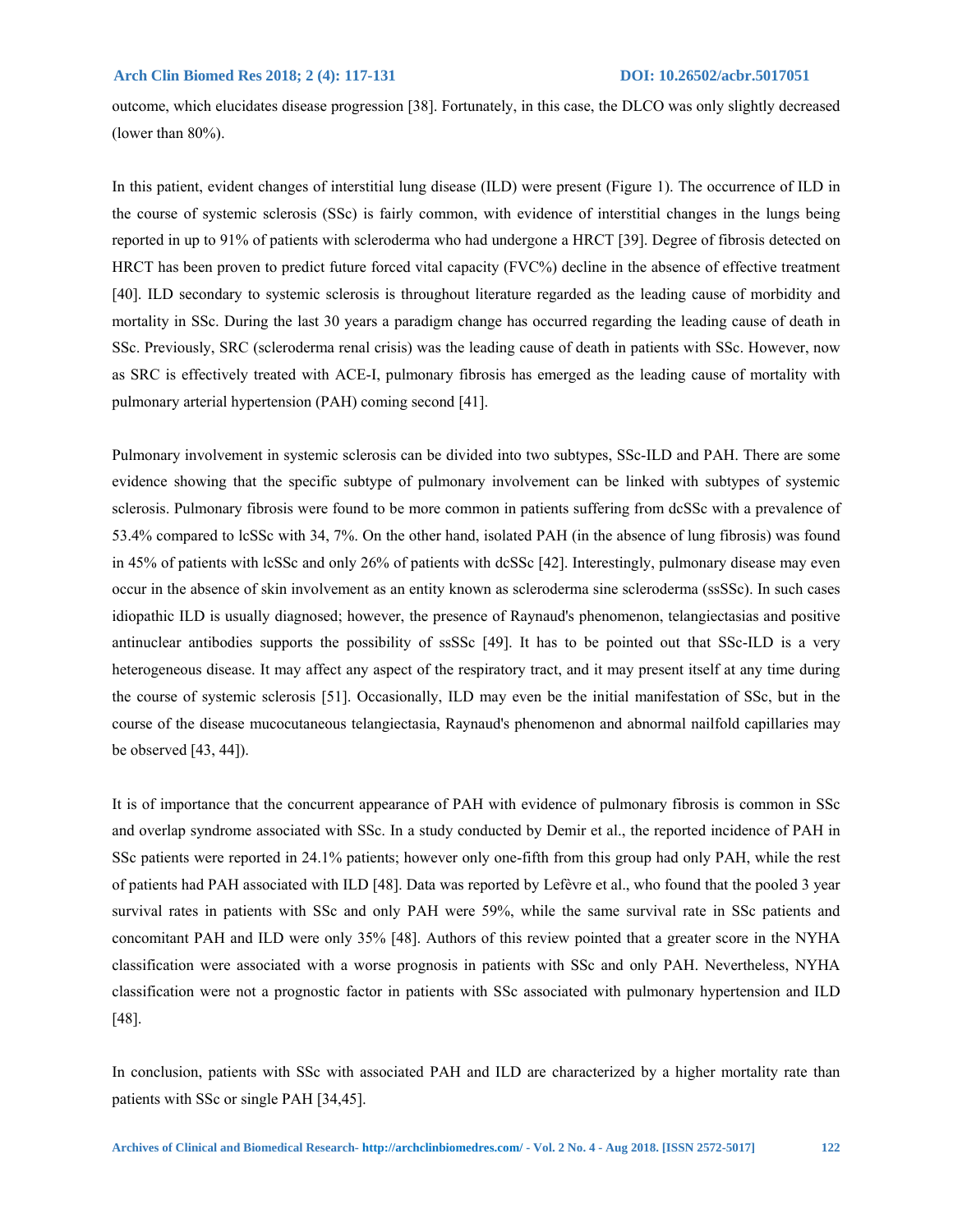In this case, HRCT showed bilateral reticular abnormalities and honeycombing with peripheral distribution in lower lobes. HRCT is an essential part of routine evaluation of SSc-ILD. Abnormalities on HRCT was found in 55-65% of all patients with SSc, and as high as 96% in patients with abnormalities on PFT. SSc-ILD presents typically on HRCT as ground-glass opacities (GGO) mixed with a pattern of pulmonary fibrosis, compatible with the nonspecific interstitial pneumonia (NSIP) pattern [49]. However, 11-37% of patients with SSc-ILD was reported to have honeycomb cystic changes, which is a pattern more consistent with usual interstitial pneumonia (UIP) [51], so overlapping of the patterns may be seen.

One might argue that HRCT should be done as soon as possible after an initial diagnosis of SSC, even in the absence of pulmonary symptoms. As previously mentioned, SSc-ILD may be present on HRCT long before clinical symptoms. In a serial study done on 90 patients with SSc, 40 was found to be clear of pulmonary fibrosis on the initial scan, while 35 (88%) continued to be free of pulmonary fibrosis on HRCT on follow-up for an average of five years [48]. HRCT may be used as a predictor of long-term prognosis with regard to SSc-ILD.

Other diagnostic tools worth mentioning are bronchoalveolar lavage fluid (BAL-fluid). BAL-fluid analysis has been an issue of debate. Even though the procedure is relatively safe, the findings seem to be nonspecific. Nonetheless, significant BAL lymphocytosis or eosinophilia may provide good support for a clinical diagnosis when combined with other diagnostic and clinical findings [49]. In 2012, The Official American Thoracic Society Practice Guideline released a report concluding that a BAL-fluid analysis frequently provides clinically useful information when the BAL-fluid is gathered under guidance from a HRCT, and the data obtained is used in conjunction with clinical information [51].

Echocardiography revealed a low TAPSE value and a thickened free wall of the right ventricle. This led to a suspicion of pulmonary hypertension (Table 1). Thus, the patient was admitted to the department of cardiac surgery, where a right heart catheterization (RHC) was performed. A slightly elevated systolic right ventricular pressure (RVP) was observed; however, mean pulmonary arterial pressure (mPAP), cardiac index (CI) and pulmonary vascular resistance (PVR) were within recommended values.

|                             | <b>Patient Result</b> | <b>Normal Range</b> |  |
|-----------------------------|-----------------------|---------------------|--|
| <b>Biochemical Analysis</b> |                       |                     |  |
| WBC $[10^3/\mu L]$          | 9.4                   | $4.0 - 10.4$        |  |
| HGB [g/dL]                  | 14.3                  | $11.6 - 14.9$       |  |
| PLT $[10^6/\mu L]$          | 4.82                  | $3.78 - 5.5$        |  |
| ESR [mm/h]                  | 14                    | $3 - 15$            |  |
| ALAT [U/L]                  | 29.1                  | $9.0 - 36.0$        |  |
| AST $[U/L]$                 | 32.0                  | $10.0 - 31.0$       |  |
| $CK$ [U/L]                  | 155.2                 | $26.0 - 140.0$      |  |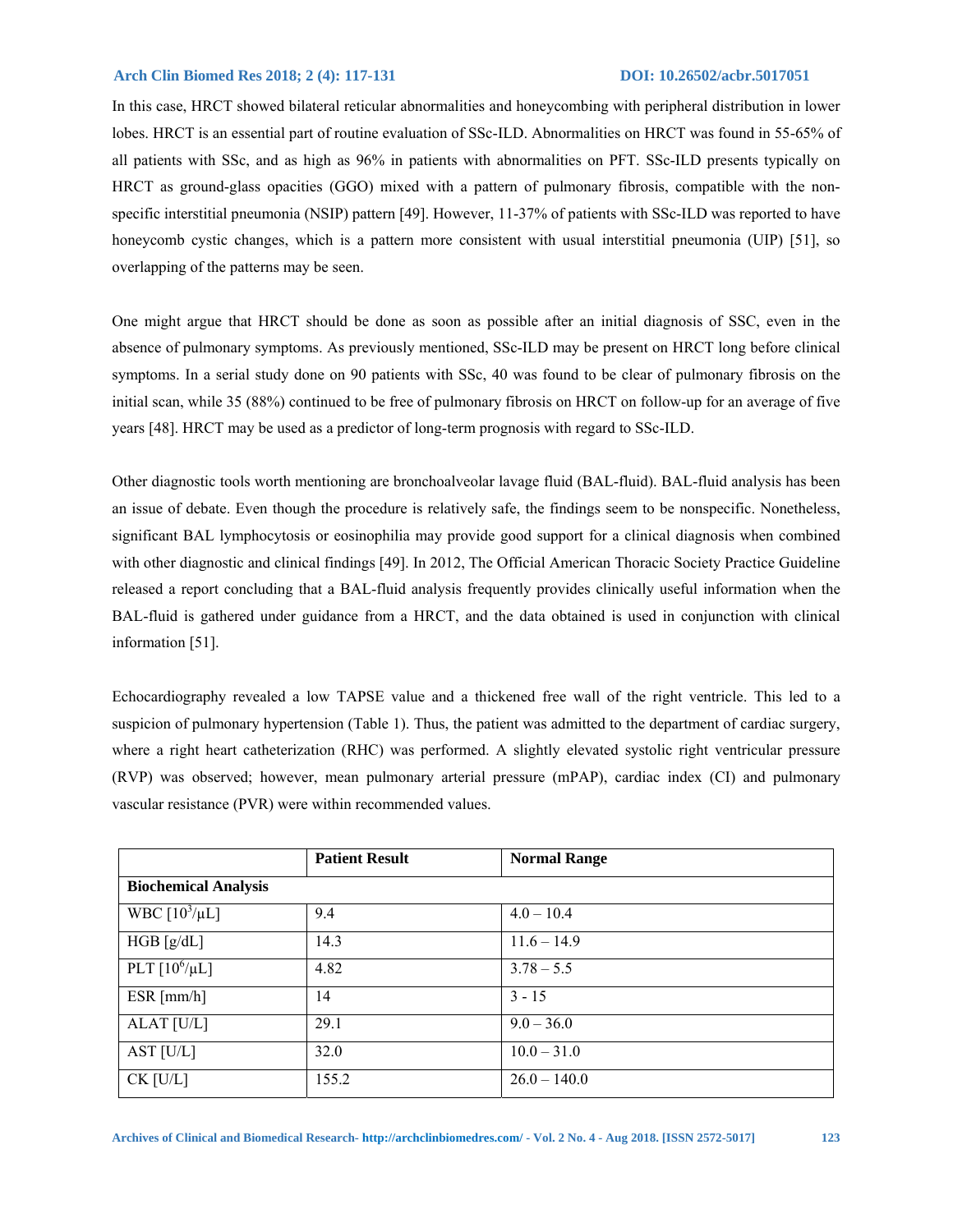| LDH [U/L]                                | 690.0                                                                               | $207.0 - 414.0$                                                   |  |
|------------------------------------------|-------------------------------------------------------------------------------------|-------------------------------------------------------------------|--|
| ANA amount                               | $1/5120$ ;                                                                          | Norm $\leq 1/80$                                                  |  |
| ANA profile                              | PM-Scl-75 and PM-Scl-100                                                            | Negative                                                          |  |
| Quantiferon Gold test                    | Negative                                                                            | Negative                                                          |  |
| Echocardiography                         |                                                                                     |                                                                   |  |
| Mitral valve                             | morphologically normal, slight feedback wave                                        |                                                                   |  |
| Tricuspid valve                          | morphologically normal, slight feedback wave                                        |                                                                   |  |
| Left ventricular contraction             | without segmental ventricular contraction, right ventricle with thickened free wall |                                                                   |  |
| EF%                                      | 60%                                                                                 |                                                                   |  |
| <b>TAPSE</b>                             | 2.6 cm (norm $>15$ mm);                                                             |                                                                   |  |
| <b>RVSP</b>                              | 55 mmHg                                                                             |                                                                   |  |
| <b>Right heart catheterization (RHC)</b> |                                                                                     |                                                                   |  |
| <b>BSA</b>                               | $1086 \text{ m}^2$                                                                  | $\frac{1}{2}$                                                     |  |
| MAP s/d/m                                | 94/65/75 mmHg                                                                       |                                                                   |  |
| RAP s/d/m                                | $7/2/5$ mmHg                                                                        | Norm 0-5 mmHg                                                     |  |
| RVP s/d/m                                | 26/3/9 mmHg                                                                         | Systolic: $15 - 25$ mmHg                                          |  |
|                                          |                                                                                     | Diastolic $1 - 10$ mmHg                                           |  |
| PAP <sub>s/d/m</sub>                     | 25/11/18 mmHg                                                                       | Systolic $15 - 25$ mmHg; diastolic: 6-12 mmHg                     |  |
| mPAP                                     | $14\pm3$ mmHg                                                                       | Norm <25mmHg                                                      |  |
| <b>PCW</b>                               | 5 mmHg                                                                              | Norm $\leq$ 25 mmHg                                               |  |
| $CO -$ cardiac output                    | $8.98$ l/min/m <sup>2</sup>                                                         | $> 5$ L/min                                                       |  |
| $CI - cardiac$ index                     | 4.83 $1/\text{min/m}^2$                                                             | $>2.4$ l/min/m <sup>2</sup>                                       |  |
| <b>PVR</b>                               | $116$ dyn $\sec^{-1}$ cm <sup>-5</sup>                                              | Norm < 3 WU ( $\leq$ 240 dyn sec <sup>-1</sup> cm <sup>-5</sup> ) |  |
|                                          | 1.45 WU                                                                             |                                                                   |  |
| <b>PVRI</b>                              | 215 dyn $\sec^{-1}$ · $\text{cm}^{-5}$ m <sup>2</sup>                               | PAH conformation >6 WU (> 480 dyn $s^{-1}$ cm <sup>-5</sup> )     |  |
|                                          | 215/3=2.7 WU                                                                        |                                                                   |  |
| <b>SVR</b>                               | $624$ dyn $\sec^{-1}$ cm <sup>-5</sup>                                              | Norm $8.8 - 20$ WU                                                |  |
|                                          | $= 7.8$ Wood units                                                                  |                                                                   |  |
| <b>Spirometry</b>                        |                                                                                     |                                                                   |  |
|                                          |                                                                                     |                                                                   |  |
| FEV1                                     | 2.2 litre                                                                           | 84% norm                                                          |  |
| FEV%FVC                                  | 84.29                                                                               | 105% norm                                                         |  |
| DLCO kHb                                 | 6.47 mmol/min/kPa                                                                   | 79%N                                                              |  |
| 6MWT                                     | 545meters                                                                           | 400-700 meters                                                    |  |

WBC – white bloodcount; HGB – hemoglobin; PLT – platelets; ESR – erythrocyte sedimentation rate; ALAT alanine transaminase; AST - aspartate aminotransferase; CK - creatine kinase; LDH - lactate dehydrogenase; ANA –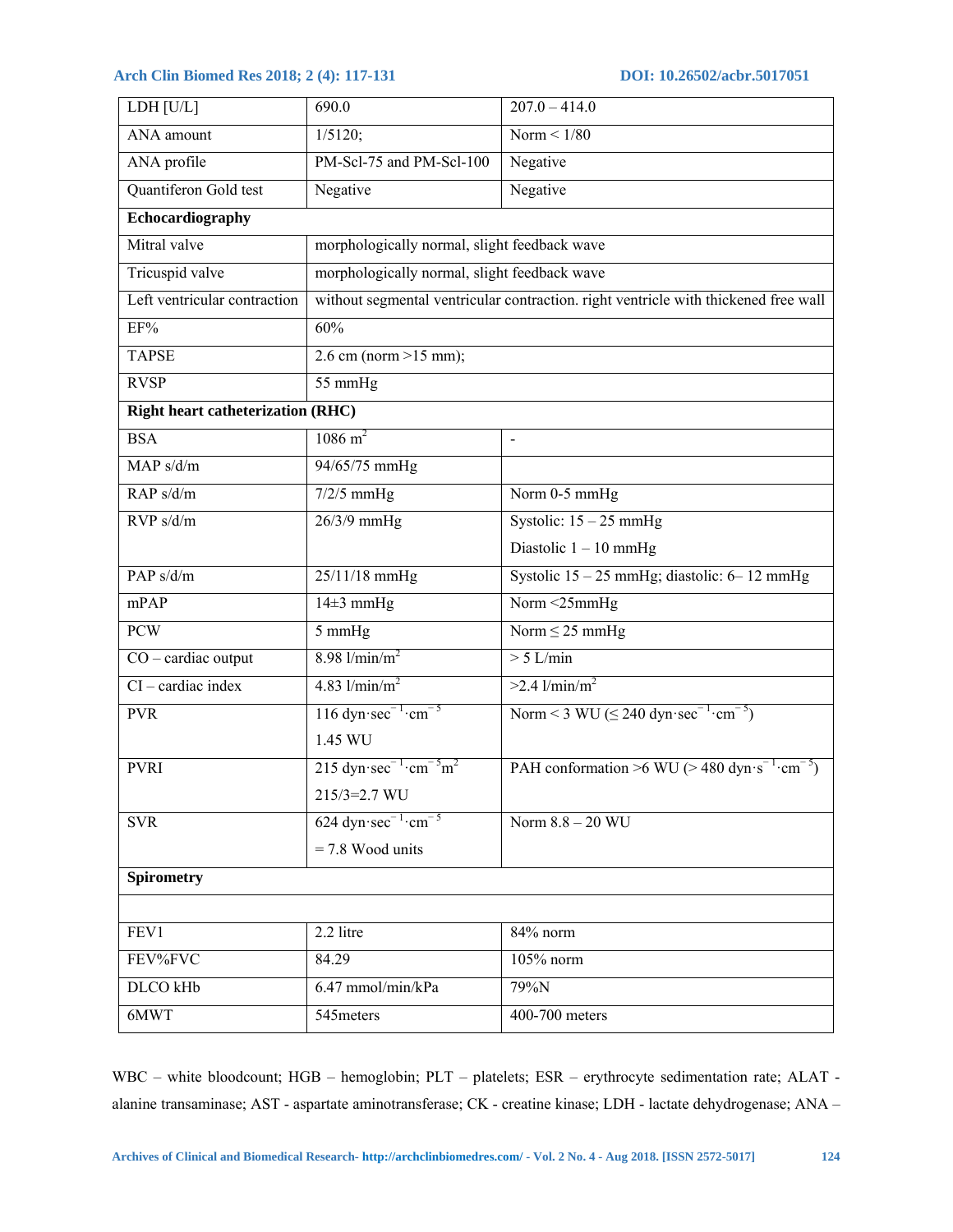antinuclear antibodies; EF – *ejection fraction*; TAPSE - tricuspid annular plane systolic excursion; RVSP – right ventricular systolic pressure; PAH: pulmonary arterial hypertension; BSA - body surface area; MAP s/d/m - mean arterial pressure: systolic, diastolic, medium; RAP s/d/m - right arterial pressure – systolic/ diastolic/medium; RVP right ventricular pressure – systolic/diastolic/medium; PAP: pulmonary arterial pressure – systolic/diastolic/medium; mPAP: mean pulmonary arterial pressure; PCW - pulmonary artery wedge pressure; CO – cardiac output; CI – cardiac index; PVR: pulmonary vascular resistance; PVRI: pulmonary vascular resistance index; WU: Wood units; SVR: systemic vascular resistance

**Table 1:** Biochemical parameters and echocardiography measurements of analysed patient.

Besides, a ratio of PVR to SVR was low and ranged at 0.017 (the value PVR/SVR over >0.75 indicates significant pulmonary vascular disease). The amount of mPAP over 25 mmHg, elevated pulmonary vascular resistance over 3 Wood Units and decreased cardiac output are characteristic for PAH [3 Hoeper, 4 Galiè] [44, 45]. Fortunately, such changes were not present in this case. It has to be underlined that RHC plays a central role in identifying pulmonary hypertension disorders and is the diagnostic gold standard for pulmonary hypertension [51]. After an analysis of above mentioned data, pulmonary hypertension was excluded; however, the patients is under regular cardiologic control (Graph 1 and 2).



**Graph 1:** Methods of evaluating pulmonary involvement in SSc.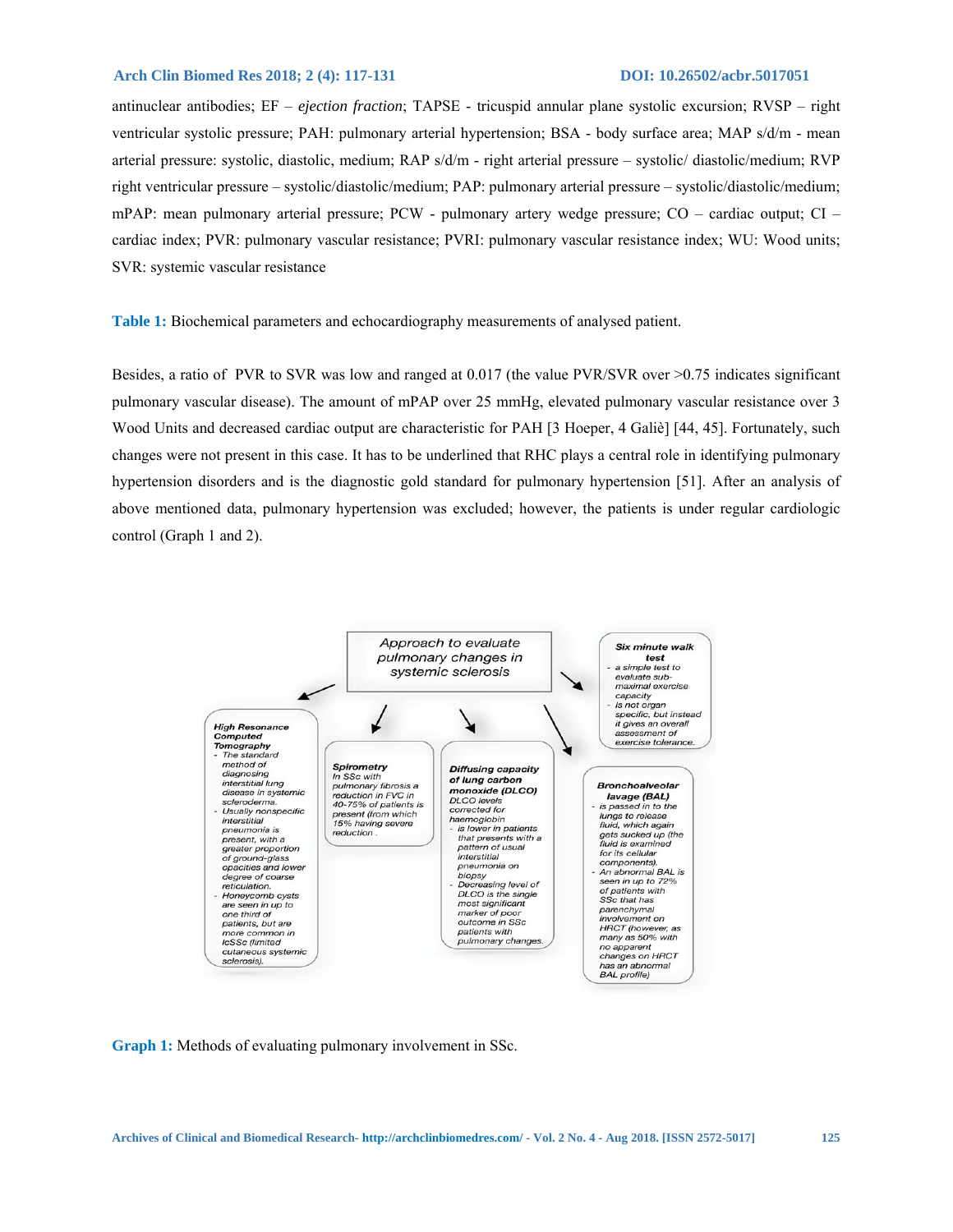

**Graph 2:** Organ specific approach for diagnosis and management of scleroderma and polymyositis overlapsyndrome.

# **3. Prognosis and Treatment**

A prognostic algorithm has been suggested by Goh et al. that measures baseline PFT and HRCT, with the purpose of differentiating patients with extensive and limited disease. Patients with >20% abnormalities on HRCT are considered to have extensive lung disease, while HRCT abnormalities <20% are considered limited. If the HRCT is inconclusive, FVC <70% is regarded as extensive lung disease while >70% is regarded as limited. Patients with extensive lung disease have been found to have a much higher mortality rate and more progressive lung deterioration [51]. The five-year survival rate for SSc-ILD is estimated to be 85%, and early death is relatively uncommon [52]. In contrast to idiopathic interstitial pneumonia, survival rates does not differ between the pathological patterns of NSIP and UIP [30]. It is of great importance to recognize patients who are at risk to develop extensive SSc-ILD due to the fact that mortality rates are so much higher and treatment should be initiated as early as possible. Risk factors such as sex, race and antibodies such as anti-topoisomerase-1 which have been discussed previously has to be taken into account [53]. Besides, it has been suggested that patients with SSc-PM overlap-syndrome have an increased risk of mortality due to ILD and cardiac disease when compared to the single entities of either systemic sclerosis or polymyositis [54].

The patient was treated with cyclophosphamide (CYC) and low dose glucocorticosteroids, which is considered as the current mainstay of treatment in SSc-associated ILD. The effect of cyclophosphamide on forced vital capacity (FVC) in patients with SSc and ILD was significant but modest [55, 56] with an observed reduction of dyspnea but without effect on DLCO rates [57]. There is no treatment that can reverse lung fibrosis, therefore the viable treatment used in SSc-ILD is focused on the preceding inflammation that is thought to lead to fibrosis. In this case,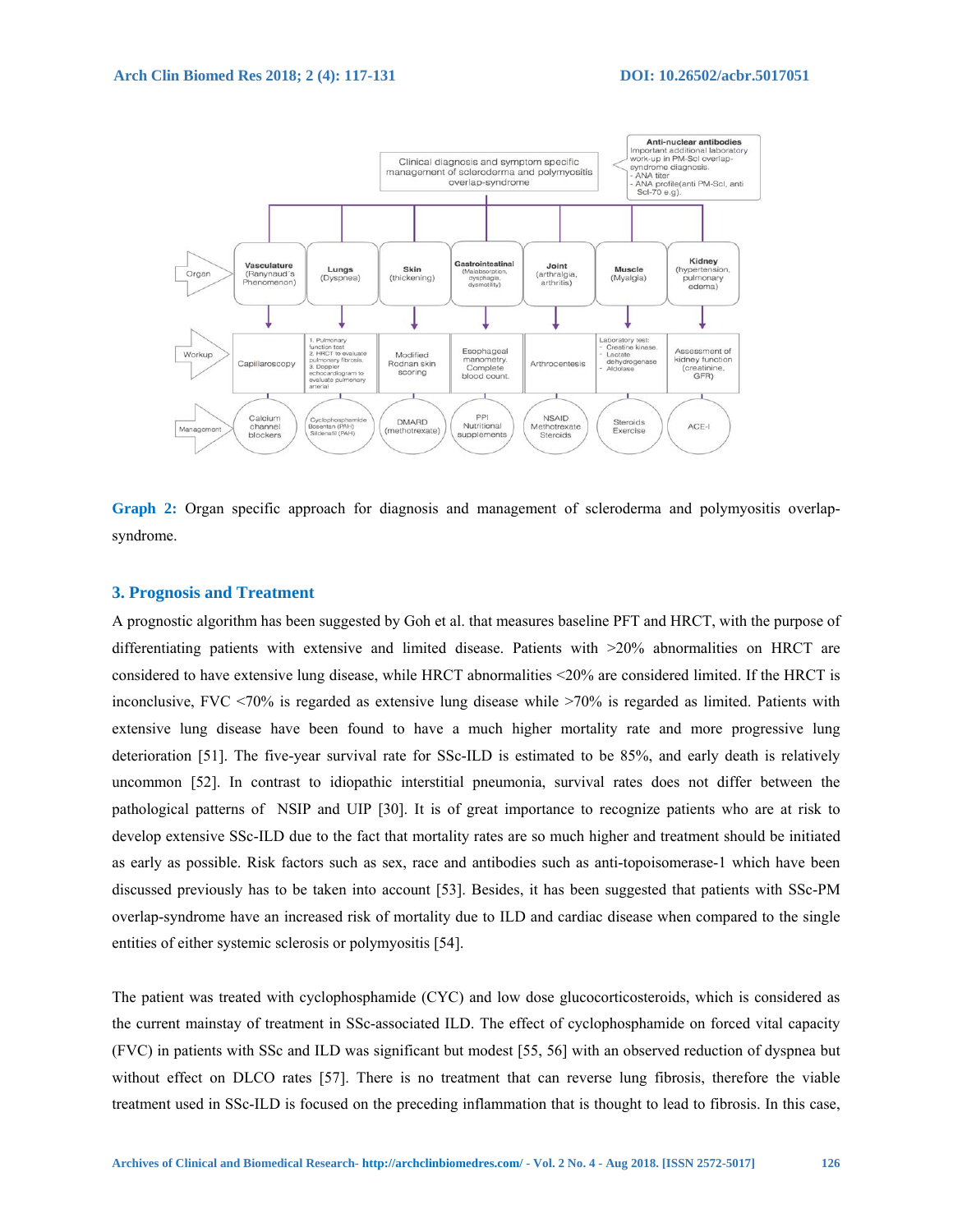fibrosis was present in HRCT and treatment with methylprednisolone and CYC (total dose 3600 mg i.v.) were implemented. CYC is a drug that has shown good promise if implemented early.

In 2009 the Scleroderma Lung Study I demonstrated significant treatment-associated improvements in PFT when treated with CYC for 1 year [58]. Two double blinded [58, 59] and one unblinded [60] randomized controlled trials (RTC) has shown that patients treated with CYC has an increased FVC. However, the need for maintenance doses are apparent [59]. In 2015, the Scleroderma Lung Study II attempted to compare the effect of a 1-year trial of CYC vs a 2-year trial of mycophenolate mofetil (MMF) in a large double blind, RTC [61]. Both drugs were found to have good comparable effects on FVC after 1-year, and the Transition Dyspnea Index (TDI) and MRSS were improved in both treatment groups. However, the effect on TDI and MRSS was better in the group treated with CYC. On the other hand, fewer people withdrew from the MFF-group and leukopenia/thrombocytopenia were noted significantly less frequently in the MFF-group [61]. Corticosteroids are frequently used in SSc patients, usually in combination with other immunosuppressives e.g. CYC, like in this case. Pulses with corticosteroids used in association with CYC has shown promising results on PFT and HRCT [62, 63].

The implemented treatment in this case reduced dyspnea and weakness, and it stopped the progression of lung fibrosis. Improvement of skin changes were not observed, but the patient reported increased body mass after glucocorticosteroid use. The prevention of osteoporosis was achieved with regular supplementation of vitamin D and calcium, as well as with regular bone mineral density controls using densitometry.

# **4. Conclusion**

The patient presented in this case report was initially diagnosed with systemic sclerosis on the basis of cutaneous and pulmonary findings in addition to the ANA-profile. However, on follow up the patient presented with muscle weakness and elevated values of aldolase, LDH and CK. The newly presented findings in the presence of PM-Scl antibodies lead to an updated diagnosis of scleromyositis overlap-syndrome. Early identification of an overlapsyndrome (like in this case) is important with regards to management and effectively slowing disease progression. Hence, comprehensive knowledge of disease progression and prognosis in both entities must be respected. The echocardiography in the patient suggested PAH, but RHC failed to confirm it. Regardless, the findings on ECHO requires further monitoring with addition of other cardiac function tests. Cardiac involvement is one of the most feared complications in scleromyositis overlap-syndrome and a leading cause of mortality. Likewise, early identification and management of interstitial lung disease in systemic sclerosis is crucial as it is considered the leading cause of poor disease progression and mortality in SSc. Early initiation of aggressive cyclophosphamide therapy as in the presented case is found to slow the progression of fibrosis, and is considered the "gold standard" mainstay treatment in ILD associated with SSc.

## **Conflict of Interest**

The Authors declare that there are no conflicts of interest.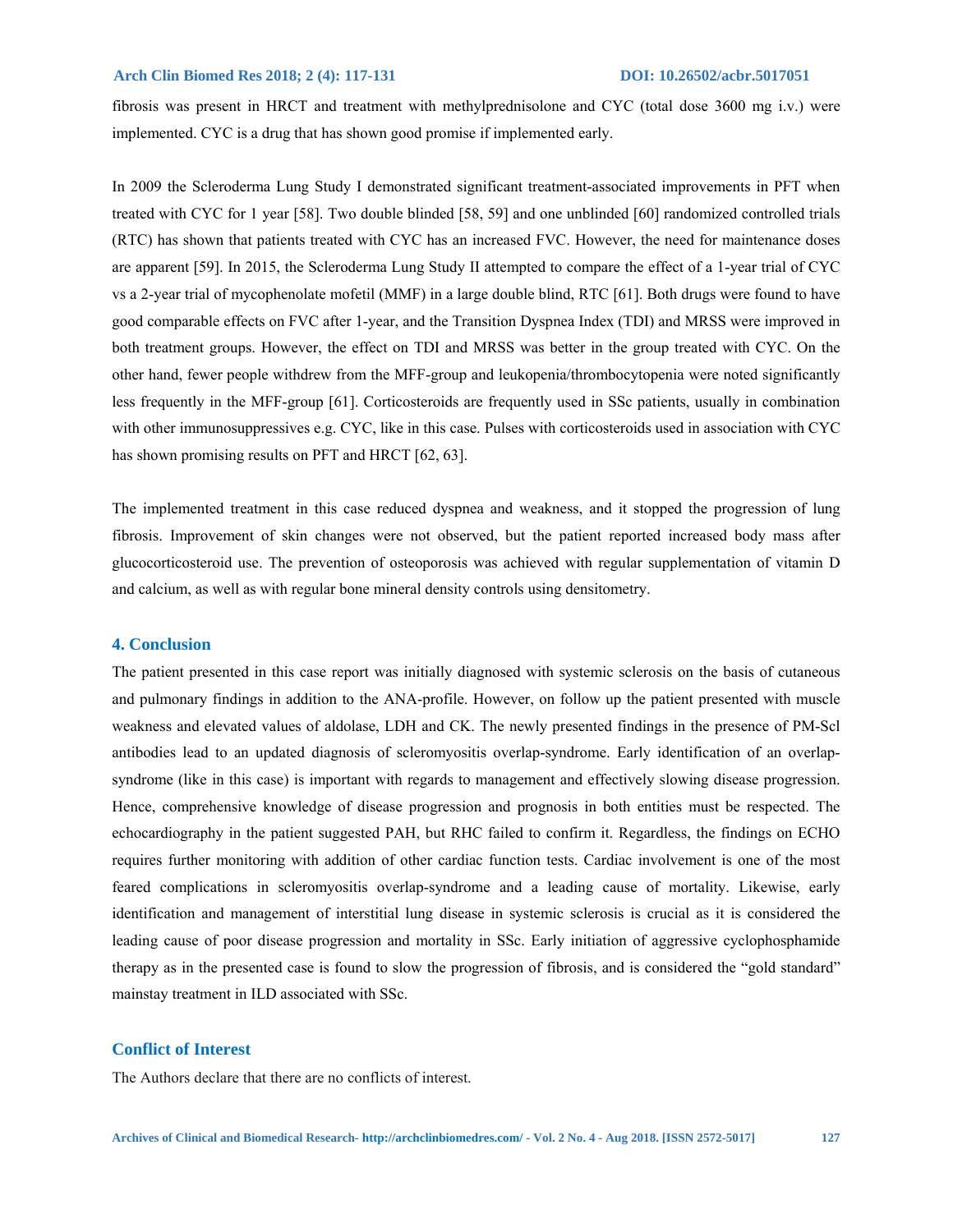# **References**

- 1. Krieg T, Takehara K. Skin disease: a cardinal feature of systemic sclerosis. Rheumatology 48 (2009): iii14 iii18.
- 2. Schurawitzki H, Stiglbauer R, Graninger W, et al. Interstitial lung disease in progressive systemic sclerosis: high-resolution CT versus radiography. Radiology 176 (1990): 755-759.
- 3. Garin MC, Highland KB, Silver RM, et al. Limitations to the 6-minute walk test in interstitial lung disease and pulmonary hypertension in scleroderma.J Rheumatol 36 (2009): 330-336.
- 4. Walker UA, et al.Clinical risk assessment of organ manifestations in systemic sclerosis: a report from the EULAR Scleroderma Trials And Research group database Ann Rheum Dis 66 (2007): 754-763.
- 5. Reveille JD, Solomon DH. Evidence-based guidelines for the use of immunologic tests: Anticentromere, Scl-70, and nucleolar antibodies. Arthritis Care & Research 49 (2007): 399-412.
- 6. Lóránd V, Czirják L, Minier T. Musculoskeletal involvement in systemic sclerosis. Presse Med 43 (2014): e315-328.
- 7. Ranque B, Authier FJ, Le-Guern V, et al. A descriptive and prognostic study of systemic sclerosisassociated myopathies. Ann Rheum Dis 68 (2009): 1474-1477.
- 8. Johnson SR, Glaman DD, Schentag CT, et al. Quality of life and functional status in systemic sclerosis compared to other rheumatic diseases. J Rheumatol 33 (2006): 1117-1122.
- 9. Randone SB, Guiducci S, Cerinic MM. Musculoskeletal involement in systemic sclerosis. Best Pract Res Clin Rheumatol 22 (2008): 339-350.
- 10. West SG, Killian PJ, Lawless OJ. Association of myositis and myocarditis in progressive systemic sclerosis. Arthritis Rheum 24 (1981): 662-668.
- 11. Boueiz A, Mathai SC, Hummers LK, et al. Cardiac complications of systemic sclerosis: recent progress in diagnosis. Curr Opin Rheumatol 22 (2010): 696-703.
- 12. Van Praet JT, et. al, Specific anti-nuclear antibodies in systemic sclerosis patients with and without skin involvement: an extended methodological approach. Rheumatology (Oxford) 50 (2011): 1302-1309.
- 13. Guldner HH, Szostecki C, Vosberg HP, et al. Scl 70 autoantibodies from scleroderma patients recognize a 95 kDa protein identified as DNA topoisomerase I. Chromosoma 94 (1986): 132-138.
- 14. Spencer-Green G, Alter D, Gilbert Welch H. Test Performance in Systemic Sclerosis, Anti-Centromere and Anti-Scl-70 antibodies. The American Journal of Medicine 103 (1997): 242-248.
- 15. Patterson KA, et. al, Interpretation of an Extended Autoantibody Profile in a Well-Characterized Australian Systemic Sclerosis (Scleroderma) Cohort Using Principal Components Analysis. Arthritis Rheumatol 67 (2015): 3234-344.
- 16. Reimer G, Steen VD, Penning CA, et al. Correlates between autoantibodies to nucleolar antigens and clinical features in patients with systemic sclerosis (scleroderma). Arthritis Rheum 31 (1988): 525-532.
- 17. Martel C, et. al, Contribution of dot-blot assay to the diagnosis and management of myositis: a three-year practice at a university hospital centre.Clin Exp Rheumatol 34 (2016): 918-924.
- 18. Gunawardena H. The Clinical Features of Myositis-Associated Autoantibodies: a Review Clinical Reviews in Allergy & Immunology 52 (2017): 45-57.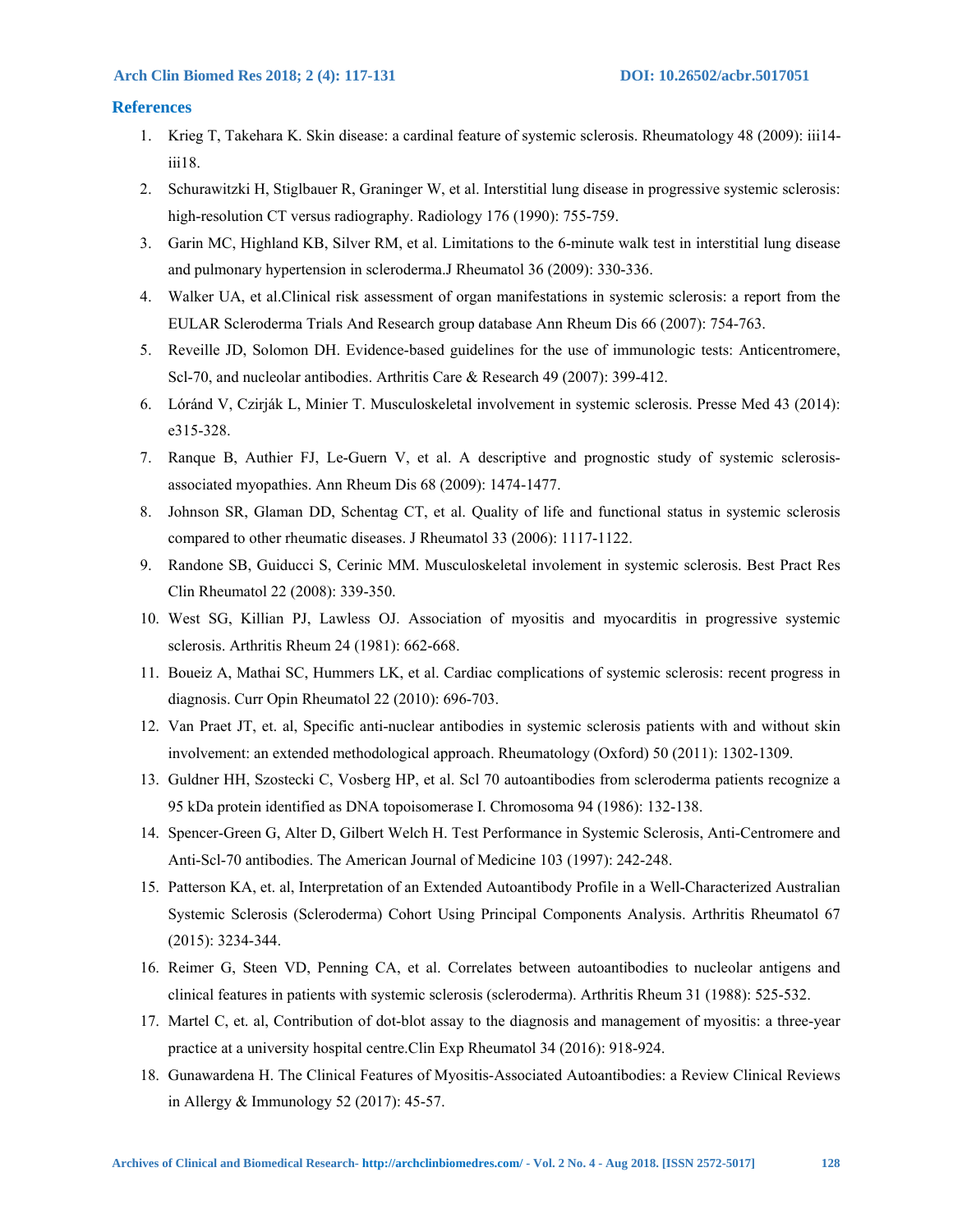- 19. Oddis CV, Okano Y, Rudert WA, et al. Serum autoantibody to the nucleolar antigen PM-Scl. Clinical and immunogenetic associations. Arthritis Rheum 35 (1992): 1211-1217.
- 20. Alderuccio F, Chan EK, Tan EM. Molecular characterization of an autoantigen of PM-Scl in the polymyositis/scleroderma overlap syndrome: a unique and complete human cDNA encoding an apparent 75-kD acidic protein of the nucleolar complex. J Exp Med 173 (1991): 941-952.
- 21. Blüthner M, Bautz FA. Cloning and characterization of the cDNA coding for a polymyositis-scleroderma overlap syndrome-related nucleolar 100-kD protein. J Exp Med 176 (1992): 973-980.
- 22. Hanke K, et al. Antibodies against PM/Scl-75 and PM/Scl-100 are independent markers for different subsets of systemic sclerosis patients. Arthritis Res Ther 11 (2009): R22.
- 23. Novel aspects of autoantibodies to the PM/Scl complex: Clinical, genetic and diagnostic insights.Mahler M, Raijmakers R. Autoimmun Rev 6 (2007): 432-437.
- 24. Avouac J, Fransen J, Walker U, et al. Preliminary criteria for the very early diagnosis of systemic sclerosis: results of a Delphi Consensus Study from EULAR Scleroderma Trials and Research Group. Ann Rheum Dis 70 (2011): 476-481.
- 25. Cutolo M, Sulli A, Secchi ME, et al. The contribution of capillaroscopy to the differential diagnosis of connective auto immune diseases. Best Pract Res Clin Rheum 21 (2007): 1093-1108.
- 26. Cutolo M, Sulli A, Secchi ME, et al. Nailfold capillaroscopy is useful for the diagnosis and follow-up of autoimmune rheumatic diseases. A future tool for the analysis of microvascular heart involvement? Rheumatology (Oxford) 45 (2006): iv43-46.
- 27. Ingegnoli F, Ardoino I, Boracchi P, et al. Nailfold capillaroscopy in systemic sclerosis: Data from the EULAR scleroderma trials and research (EUSTAR) database. Microvascular Res 89 (2013): 122-128.
- 28. Silver KC, Silver RM. Management of Systemic Sclerosis-Associated Interstitial Lung Disease (SSc-ILD). Rheumatic diseases clinics of North America 41 (2015): 439-457.
- 29. Solomon JJ, Olson AL, Fischer A, et al. Scleroderma lung disease. European Respiratory Review 22 (2013) 6-19.
- 30. Buch MH, et. al. Submaximal exercise testing in the assessment of interstitial lung disease secondary to systemic sclerosis: reproducibility and correlations of the 6-min walk test. Ann Rheum Dis 66 (2007): 169-173.
- 31. Lopes AJ, Ferreira Ade S, Lima TR, et al. An explanatory model of functional exercise capacity in patients with systemic sclerosis: considerations for rehabilitation programs. J Phys Ther Sci 28 (2016): 569-575.
- 32. Machin DR, et al.Exercise-induced brachial artery blood flow and vascular function is impaired in systemic sclerosis. Am J Physiol Heart Circ Physiol 311 (2016): H1375-H1381.
- 33. Kovacs G, et al.Borderline pulmonary arterial pressure is associated with decreased exercise capacity in scleroderma. Am J Respir Crit Care Med 180 (2009): 881-886.
- 34. Lefère G, et al, Survival and Prognostic Factors in Systemic Sclerosis–Associated Pulmonary Hypertension: A Systematic Review and Meta-Analysis. Arthritis & Rheumatology 65 (2013): 2412-2423.
- 35. Deuschle K, Weinert K, Becker MO, et al. Six-minute walk distance as a marker for disability and complaints in patients with systemic sclerosis.Clin Exp Rheumatol (2011): S53–S59.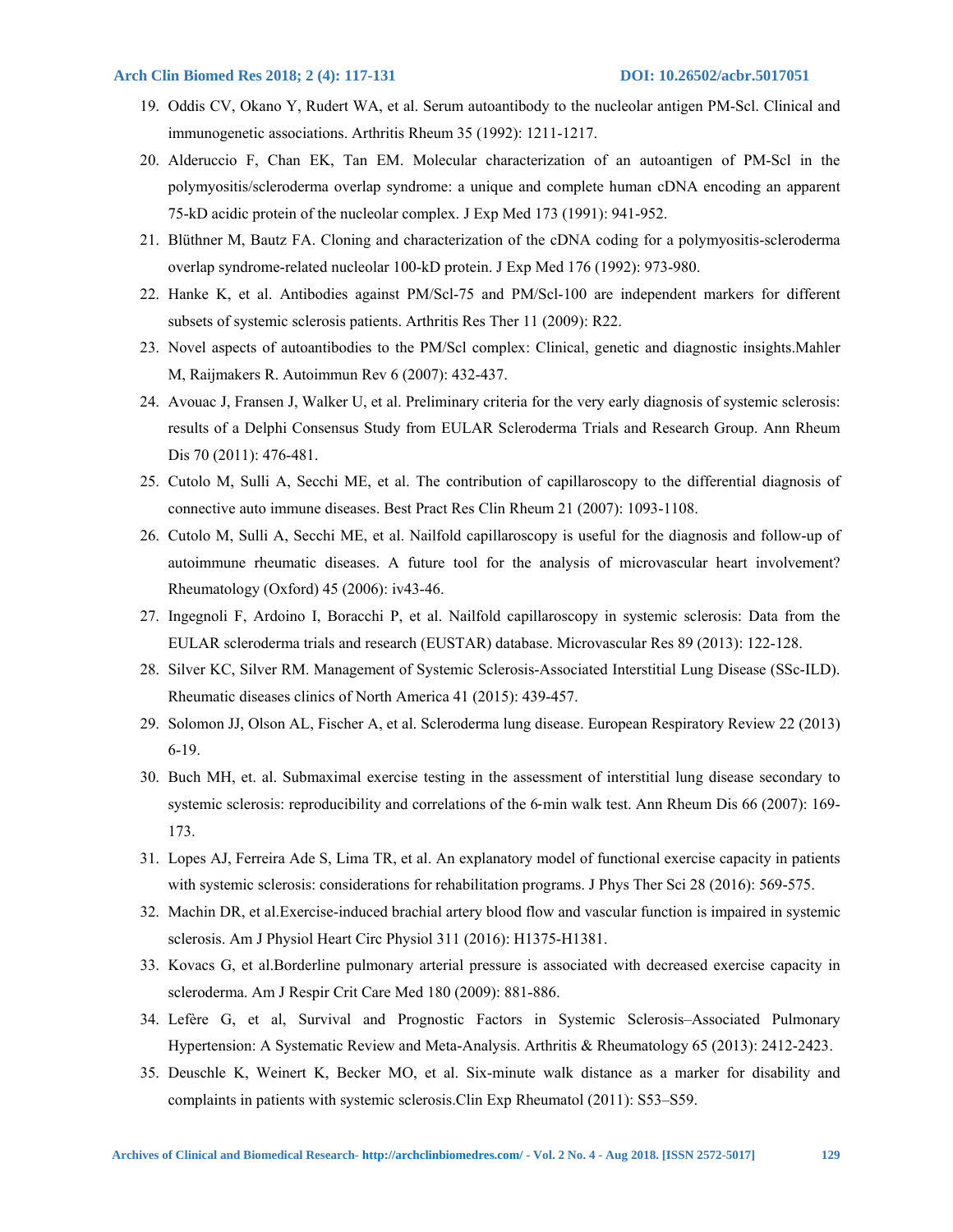- 36. Impens AJ, Wangkaew S, Seibold JR. The 6-minute walk test in scleroderma—how measuring everything measures nothing. Rheumatology (Oxford) 47 (2008): v68-v69.
- 37. Enright PL. The six minut walk test. Respir Care 48 (2003): 783-785.
- 38. Bouros D, Wells AU, Nicholson AG, et al. Histopathologic subsets of fibrosing alveolitis in patients with systemic sclerosis and their relationship to outcome. Am J Respir Crit Care Med 165 (2002): 1581-1586.
- 39. Schurawitzki H, Stiglbauer R, Graninger W, et al. Interstitial lung disease in progressive systemic sclerosis: high-resolution CT versus radiography. Radiology 176 (1990): 755-759.
- 40. Khanna D, et al.Clinical Course of Lung Physiology in Patients with Scleroderma and Interstitial Lung Disease: Analysis of the Scleroderma Lung Study Placebo Group. Arthritis Rheum 63 (2011): 3078-3085.
- 41. Steen VD, Medsger TA. Changes in causes of death in systemic sclerosis, 1972–2002. Annals of the Rheumatic Diseases 66 (2007): 940-944.
- 42. Walker UA, Tyndall A, Czirják L, et al Clinical risk assessment of organ manifestations in systemic sclerosis: a report from the EULAR Scleroderma Trials And Research group database. Annals of the Rheumatic Diseases 66(2007): 754-763.
- 43. Scleroderma lung disease. Joshua J. Solomon, Amy L. Olson, Aryeh Fischer, Todd Bull, Kevin K. Brown, Ganesh Raghu. European Respiratory Review 22 (2013): 6-19.
- 44. Silver KC, Silver RM. Management of Systemic Sclerosis-Associated Interstitial Lung Disease (SSc-ILD). Rheumatic diseases clinics of North America 41 (2015): 439-457.
- 45. Demir N, Şahin A, Küçükşahin O, et al. Pulmonary arterial hypertension and systemic sclerosis relation: a single centre experience. Heart Lung Circ 23 (2014): 667-673.
- 46. Strollo D, Goldin J. Imaging Lung Disease in Systemic Sclerosis. Current Rheumatology Reports 12 (2010):156-161.
- 47. Hunninghake GW, Lynch DA, Galvin JR, et al. Radiologic findings are strongly associated with a pathologic diagnosis of usual interstitial pneumonia. Chest 124 (2003): 1215-1223.
- 48. Launay D, Remy-Jardin M, Michon-Pasturel U, et al. High resolution computed tomography in fibrosing alveolitis associated with systemic sclerosis. J Rheumatol 33 (2006): 1789-1801.
- 49. Meyer KC. Diagnosis and management of interstitial lung disease. Translational Respiratory Medicine 2 (2014): 4.
- 50. Meyer KC, Raghu G, Baughman RP, et al. An official American Thoracic Society clinical practice guideline: the clinical utility of bronchoalveolar lavage cellular analysis in interstitial lung disease. Am J Respir Crit Care Med 185 (2012): 1004-1014.
- 51. Goh NS, Desai SR, Veeraraghavan S, et al. Interstitial lung disease in systemic sclerosis: a simple staging system. Am J Respir Crit Care Med 177 (2008): 1248-1254.
- 52. Wells AU, Cullinan P, Hansell DM, et al. Fibrosing alveolitis associated with systemic sclerosis has a better prognosis than lone cryptogenic fibrosing alveolitis. Am J Respir Crit Care Med 149 (1994): 1583- 1590.
- 53. Greidinger EL, Flaherty KT, White B, et al. African-American race and antibodies to topoisomerase I are associated with increased severity of scleroderma lung disease. Chest 114 (1998): 801-807.